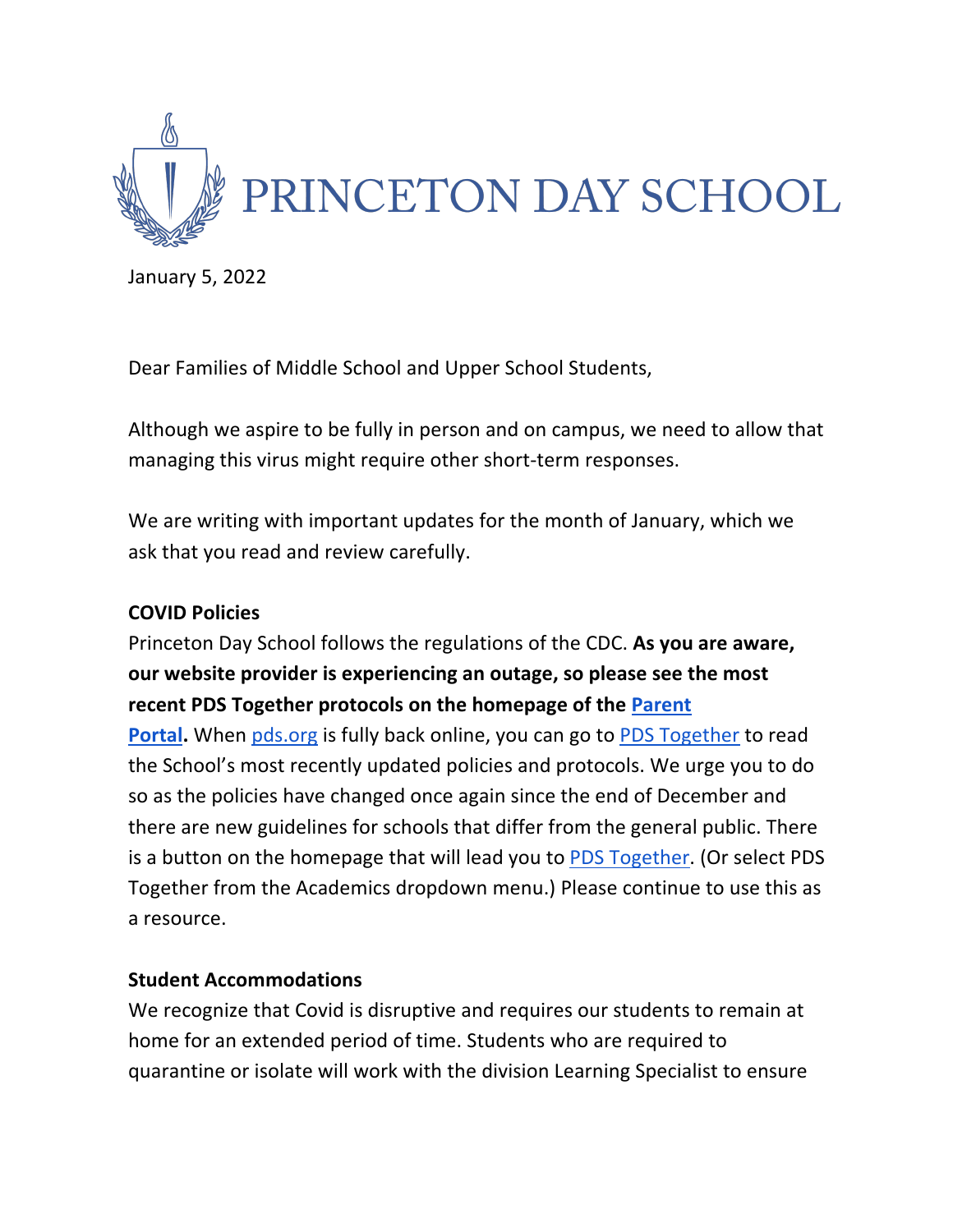the student is supported during their time off campus. Students with approved accommodations will have access to join classes virtually starting on Friday, January 7. Learning activities will continue to be centered in the classroom, so participation may be limited.

## **Seeking Approved Accommodations**

All students who have been contacted by the PDS Health Office will receive accommodations. For all other inquiries, contact the PDS Together Team at pdstogether@pds.org.

## **End of Semester Update**

We have made the decision to extend the first semester one week, from Friday, January 14 to Friday, January 21. This change will ensure that all students can effectively complete their work and receive a fair and accurate grade for the semester. Second semester will start on Monday, January 24.

# **Faculty Update**

To ensure continuity in educational instruction, faculty who are unable to come to campus will be permitted to teach virtually. Faculty will need prior approval for this special accommodation.

# **Sick Child Policy**

To help us keep our community safe, we ask that you do not send your child to school if they have a pending Covid test or have any symptoms of Covid. If your child is Covid positive, contact the Health Office at healthoffice@pds.org immediately.

We thank you for your partnership and support during these challenging times.